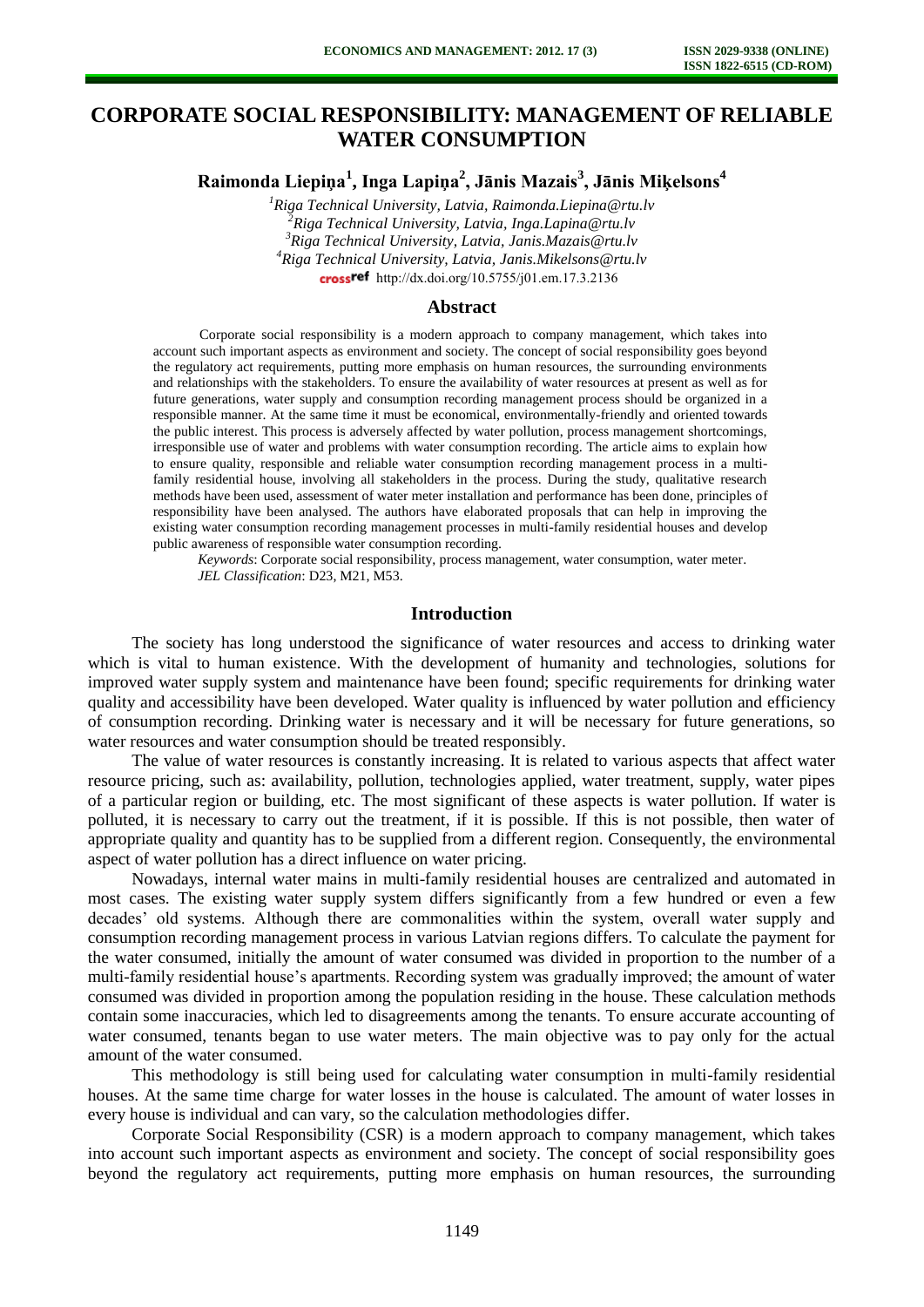environments and relationships with the stakeholders. To ensure the availability of water resources at present as well as for future generations, water supply and consumption recording management process should be organized in a responsible manner. At the same time it must be economical, environmentally-friendly and oriented towards the public interest. This process is adversely affected by water pollution, process management shortcomings, irresponsible use of water and problems with water consumption recording.

The article aims to explain how to ensure quality, responsible and reliable water consumption recording management process in multi-family residential houses, involving all stakeholders in the process.

During the study, qualitative research methods have been used, assessment of water meter installation and performance has been done, principles of responsibility have been analysed.

The authors have elaborated proposals that can help in improving the existing water consumption recording management processes in multi-family residential houses and develop public awareness of responsible water consumption recording.

## **The nature of corporate social responsibility and its development trends**

In recent decades governments have paid increasing attention to issues of environmental protection and global warming. These issues are related to the future of humanity's evolution. The main condition to be observed is that our actions do not harm the environment or the impact is minimal, because environmental pollution creates favourable conditions for global warming, which may have irreversible consequences in the future (Tol, 2010). It is therefore important to preserve and economically use the existing resources such as water, flora, fauna, etc.

Quality management is increasingly being included in a company's strategies as management, not monitoring method (Volkova et al., 2001). Within the framework of economic globalization, understanding of quality and its implementation has become an integral part of business success and competitive advantage (Evans, 2007).

The concept of CSR became known to general public in the middle of the 20th century, along with topical issues such as environmental protection and global warming. One of the pioneers in CSR research was Preston (Secchi, 2007). Friedman and Wood are considered to be the main researchers of the concept (Freeman, 1984; Wood, 1994). In literature different definitions of CSR are given (Dahlsrud, 2008). CSR is about the impact of firm performance on people and the environment while taking care that profits are such that the corporation remains viable (Blowfield et al, 2008). Other authors believe that CSR is a valueincreasing strategy (Lo et al, 2007). Many other researchers have investigated how people and the environment connect with profits at the level of the firm (Margolis et al, 2007). CSR is also defined as a voluntary commitment to include social and environmental considerations into entrepreneurship, to act ethically and contribute to economic development while improving the quality of life for the employees and their families, as well as for the local community and society as a whole (Dārziņa, 2010). In literature and various regulatory documents the definitions of CSR differ. Within this research, the authors offer the following definition "CSR is an organization's voluntary will and action to create and implement a responsible organizational culture, value system and operational strategy which takes into account economic, environmental and societal aspects as well as stakeholders' interests."

Over time, three main aspects of CSR theory have been created to facilitate effective development of business activities. First, from the neoclassical point of view the company's profits and competitiveness are important – this is the economic aspect (Branco et al., 2006). Second, human desires, expectations and satisfaction are significant – this is the social aspect (Heikkurinen, 2010). Third, attitude towards ecological conservation and restriction of environmental pollution are of major importance – this is the environmental aspect (Ketola, 2011).

Initially, the basic principles of CSR ideas were tried to include of policy planning documents, quality management methods and standards (eg ISO 14001 Environmental management systems – Requirements with guidance for use) (Dobers, 2009). Later they were included into various strategic business theories, as a result of that CSR theory was developed and became topical and modern approach to corporate governance. CSR is a growing trend that reflects changing social attitudes about the obligations that firms hold with respect to the societies in which they operate (Cramer, 2003). The authors believe that CSR is not just a theory; it is the ideology of improvement, continuous development, globalization, social importance, environmental protection and added value for a particular product or service.

CSR development in the global market is affected by two main factors: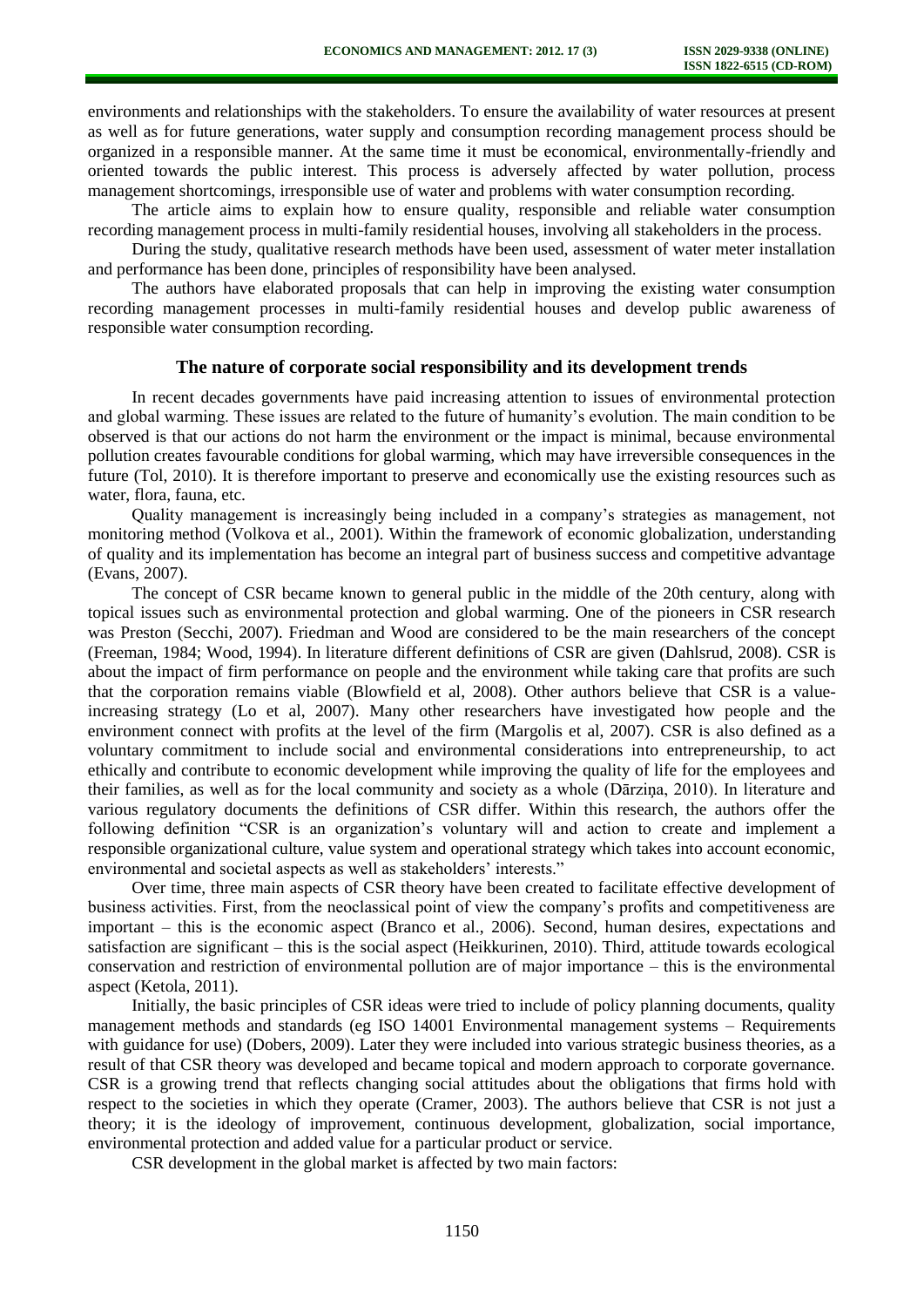- 1) demand for companies, where 'transparency' is observed, whose activities are consistent and orderly, which operate in accordance with certain principles, values and development strategy, take over and share good practices with other organizations, since it is much simpler and easier to cooperate with such companies (De Schutter, 2008);
- 2) ability to be a competitive company, providing reliable and quality products and services (Jamali, 2008).

CSR is a kind of driving force for entrepreneurs willing to operate in the long-term. The authors believe that it is also the 'reflection' of the company's development, revealing the company's management and its employees' attitude towards the community, environment and their ability to add value to their product or service.

Within the European Union and on global scale, discussions are continued on CSR realization in business – whether these are voluntary initiatives or control-and-command regulations (Tashman, et al, 2010). CSR has impact on the environment and ecological sustainability, on the national economy and business profits, public satisfaction and safety. The authors believe that the state sector, entrepreneurs and society have to take into account the impact of CSR and to follow its principles in action, as well as perceive it as an added value for a particular product or service.

In Latvia, CSR theory has been used since the end of the 1990s. Its application is considered to be good practice. Companies who use this theory in their work have comparatively better reputation, productivity and competitiveness among similar companies. CSR is gradually becoming a part of business strategy. A large part of companies use the principles of CSR theory, but not all of them do it deliberately. In Latvia, very few businesses, government institutions and society representatives understand the nature of CSR theory and support its manifestations. The authors believe that CSR has to be popularized and its use in different types of entities has to be promoted. Thus not only businesses, but also society, state and other institutions, as well as citizens of the world as a whole would benefit.

## **Corporate social responsibility in water consumption recording management process**

Water is an integral part of everyday life. It is used for food and hygiene as well as other needs. A number of organizations are involved in the process of supplying water, providing and recording water consumption for the final consumers – tenants of a multi-family residential house. Each of these organizations wants to successfully perform their functions, while generating a profit. All the products and services are designed to meet customer expectations. Well-balanced social, economic and environmental aspect development is also significant. Not always companies take into account all these aspects and their mutual relationships. Therefore, organizations need to apply CSR in order to take into account the public interest and ensure respect for the environment while performing their functions and moving towards the goal set for the company.

Several parties – state institutions, regional water suppliers, multi-family residential house managers, conformity assessment bodies, tenants – are involved in water supply and consumption recording and each of the above mentioned parties has its own interests. It should also be noticed that some of the parties involved are state institutions or public capital companies whose main task is to ensure water resource availability and consumption recording, rather than making a profit.

Nationwide institutions determine the general requirements for drinking water quality, construction standards for internal water mains in multi-family residential houses, requirements for measuring instruments – water meters, requirements for calculation of water consumption. Within the local governments, the main task of state institutions is to create a water supply system for the particular region so that this system could function in accordance with the set criteria. Regional water suppliers are public capital companies, engaged in a water supply and treatment functions in a particular region. All the above mentioned organizations can be considered monopolists; therefore they are not subject to competition, which is often a key driver of entrepreneurship. Their main task is to perform the entrusted functions and to ensure that the associated costs are covered. The rest of the parties involved in water supply – multi-family residential house managers and conformity assessment bodies – are affected by general principles of marketing and management, including the competition. They not only have to perform their functions but must be able to successfully do their business and make profit. All of the above mentioned parties are involved in ensuring water supply and / or performing water consumption recordings. The authors believe that at present the parties involved in water supply and consumption recording are each focused on their own tasks and needs, not seeing the whole process, consequently not seeing the gaps and the need for improvements. They take into account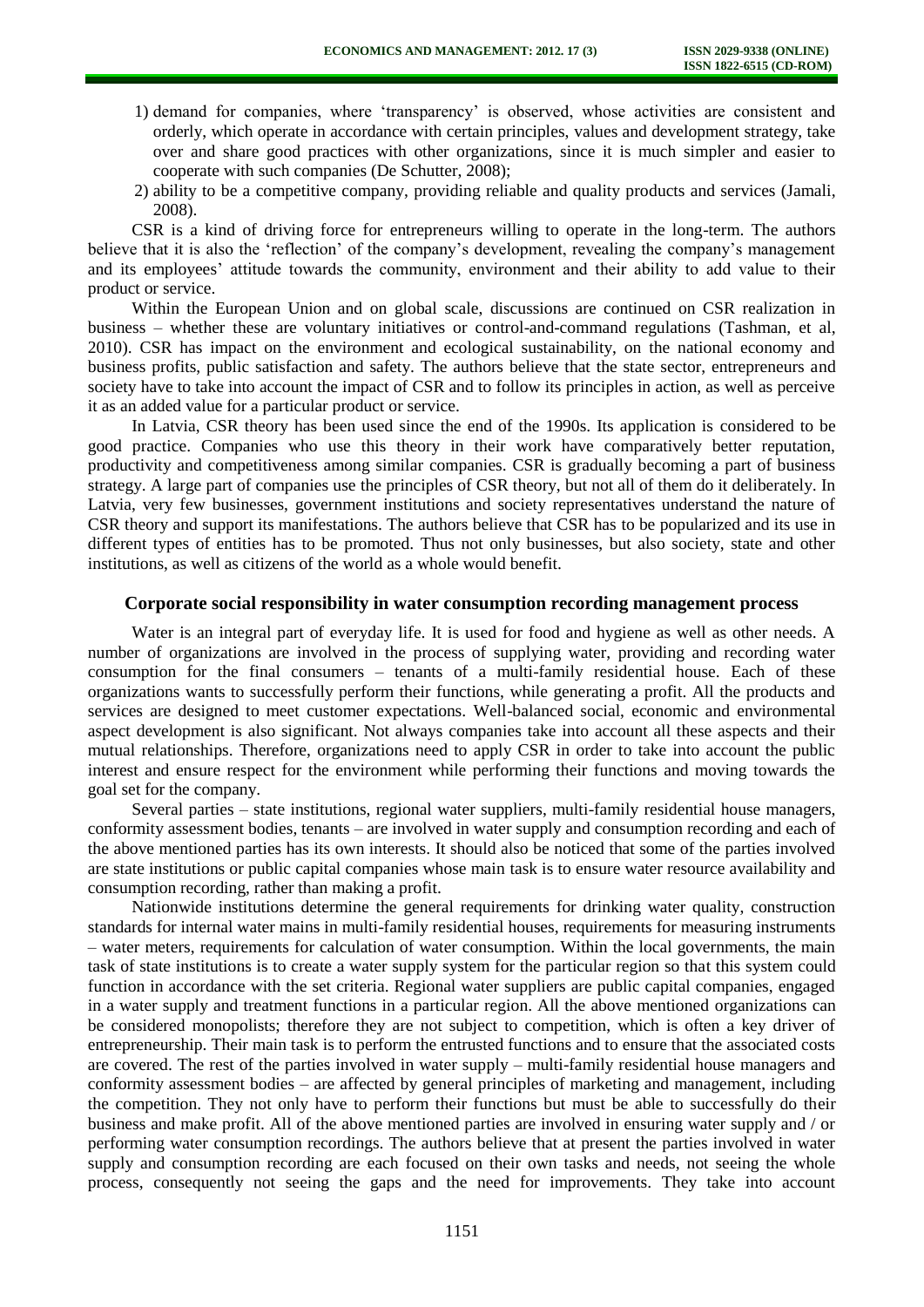environmental conservation requirements arising from different types of regulations. At the same time, the public interest is not taken into account; economic factor is not addressed comprehensively and is not made more efficient. Application of CSR principles in this sphere would motivate companies to focus on public opinion and economic aspect in this sphere in general. The authors believe that the issues not regulated uniformly at present (such as water meter installation requirements, meter selection factors, organization of water consumption recording, methodology for calculating losses, paying for losses) are very important. To ensure water supply and consumption recording, these issues should be dealt with on national level and encompass economic, environmental and societal aspects.

It is particularly important to take into account the public interest in the sphere of water consumption recording. It is the society – the tenants of a multi-family residential house who pay for the water consumed and services received. Frustration that often prevails among the tenants, and also disputes and uncertainties point to the fact that they are not sufficiently involved and their interests are not taken into account. All the parties involved in water supply and recording process have to ensure public awareness about the processes and decisions taken, thereby providing 'transparency' of water supply and water consumption recording process in particular.

Water consumption recording management process consists of several stages that can be divided in accordance with the parties involved and the tasks they are entrusted. The duties of state and local government institutions as well as regional water suppliers to be performed within the water consumption recording management process are comprehensive and applicable to the system as a whole. Within the framework of the study, the authors have examined the stages in water consumption recording management process that directly relate to multi-family residential house managers and tenants, focusing on that part of water consumption recording management process where up to now most problems, disputes and public frustration were observed.

At the beginning of the 1990s, there was a change in management of multi-family residential houses, tenants actively privatized their apartments. Changes were made to water consumption recordings and calculating water consumption charges. Most tenants began to use water meters for water consumption recording in their households. Their main goal was to accurately record the amount of the water consumed in a particular apartment and pay only for it. Without meters, the process would be more unstable, estimates of water consumption charge even more approximate. At the same time people have started to follow a variety of water saving measures. It also shows tenants' responsible attitude towards water consumption recordings and economic use of water resources. The authors believe that one of the key prerequisites for water consumption recording is installation of cold and hot water meters in each apartment. This is necessary to accurately record the amount of the water consumed, to ensure reliability of water consumption recording management process and to apply a uniform, systematic approach to water recording. To ensure smooth operation of the system, all the involved parties are obliged to carry out their duties with responsibility and integrity.

Water meter use is closely related to such concepts as reliability and accurate recordings, as essential requirements for their use are regulated by laws and regulations. To ensure successful functioning of the process, the first prerequisite is choosing adequate water meter; at present this task is delegated to tenants. This question so far has not been centrally regulated. In terms of class and sensitivity, the water meter must be chosen to suit the internal water mains dimensions and also ensure that readings are reliable. It is permissible to use both new and re-verified (subsequently verified) meters. The authors believe that one of the possible solutions could be to put the regional water supplier, house manager or local government in charge of all water meters installed in a multi-family residential house. The situation could possibly be improved if the regional water supplier and house manager provided the tenants with an explanation on the specific issues, such as installation of appropriate water meters.

Installation of meters is an important aspect within the water consumption reading management process, as installation of meters without following the manufacturer's instructions may affect the readings. No uniform requirements have been set for regulating this sphere at national or local level. Each manufacturer of the product – water meter – has developed its own instruction. During installation of a new meter, these instructions can be followed precisely as the instruction is available. With meter replacement, quite often where this requirement cannot be ensured, if manufacturer's instruction is not available any more and it is impossible to find installation requirements for a particular meter. Thus, the authors have come to the conclusion that it is necessary to adopt uniform requirements for meter installation and entrust the responsibility of installation to persons competent in this sphere. After evaluating various instructions for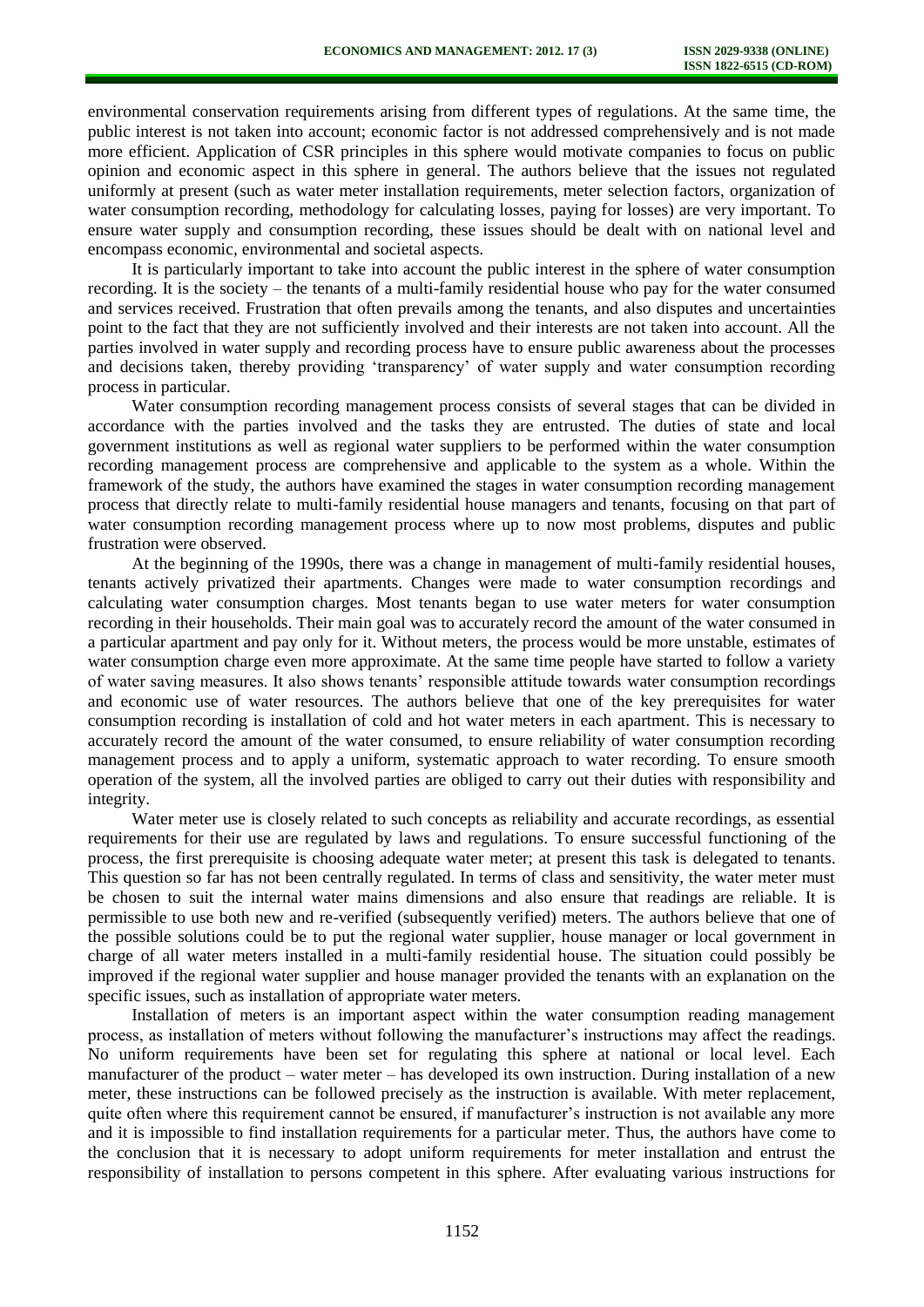water meters installed in multi-family residential houses, the authors consider it possible to define general uniform requirements for installation of water meters.

Currently, in Latvia water meters that correspond to the requirements of the Old approach and meters that correspond to the requirements of the New approach are in use. In future it is planned to use only meters that correspond to the requirements of the New approach. Water flow characteristics of water meters compliant to the New approach are shown in Figure 1.



**Figure 1**. The characteristics of water flow for water meters, which comply with the requirements of the New approach

Figure 1 shows: minimum flowrate  $(O1)$  – minimum flow of water, transitional flowrate  $(O2)$  – flowrate in the range between permanent and minimum flow, permanent flowrate  $(Q3)$  – flowrate when the meter is operating satisfactorily, and overload flowrate  $(Q4)$  – flowrate at which the meter can satisfactory operate only temporarily. The figure also shows the maximum permissible error (MPE) of the water flow in the range Q1 - Q2  $\pm$  5% and in the range Q2 - Q4  $\pm$  2% (for cold water) and  $\pm$  3% (for hot water).

Regulation of metrological characteristics is only one of the water losses prevention factors. Proper procedure of water consumption recording management process is associated with other significant factors as well. The authors consider the accuracy of meter readings to be the main problem, unless this problem is solved, it is difficult to assess the impact of other factors and further improvements may be ineffective.

After assessment of water supply and consumption recording management processes, the authors identified water losses  $(\Delta o)$  in the stage from the water supply point to the tenants (see Figure 2), which can differ in various countries, various regions, even various multi-family residential houses. These losses are composed of water losses from the regional water supplier to the house water meter  $(\Delta 1)$  and water losses from the house input meter to water meters located in apartments  $(\Delta 2)$ . The authors believe that in companies operating in accordance with the requirements of CRS, this aspect should be taken into account, including costs for possible water losses consumption in water pricing.



**Figure 2**. Water losses

Another important factor that directly affects the water consumption recording management process is the period of validity and warranty for the meter, frequency of subsequent verification. Manufacturers themselves define the period of validity and warranty for their products, these periods may vary. For water meters, just like any other goods, the warranty period is two years. Conformity assessment re-verification – subsequent verification, in accordance with the national legislation, shall be completed not less frequently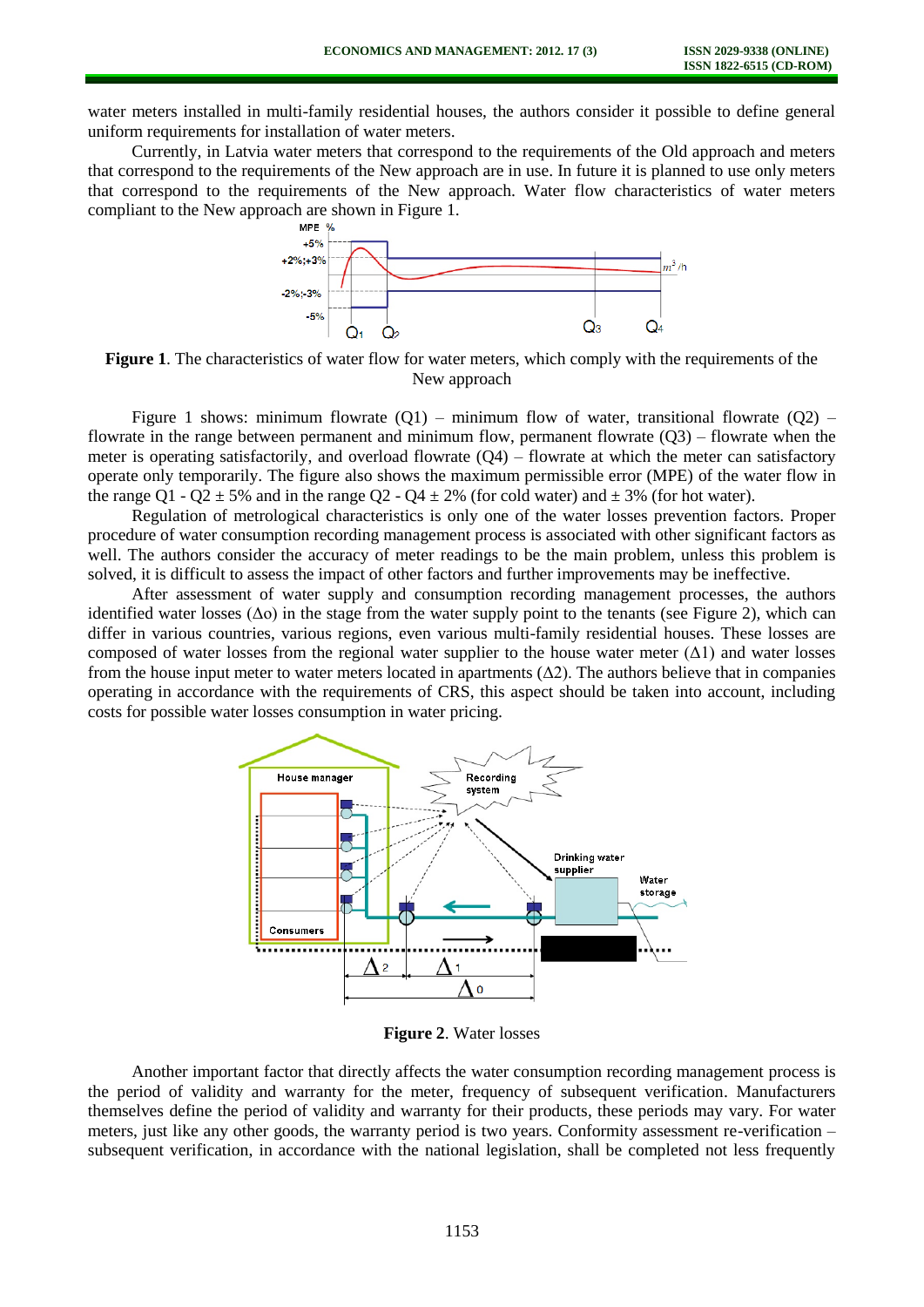than once every four years. Here doubts arise if at present the frequency of verification of water meters is technically justified.

Within the framework of water consumption recording management process multi-family residential house managers are responsible for: monitoring the validity of the meters, checking readings and calculation of payments for the water consumed. The authors believe that the first two mentioned tasks do not significantly affect the overall process. While tenants must pay only for actual amount of the water consumed, the costs of water losses should be included in water pricing. Payment for water should be technically justified.

## **Conclusions**

The authors believe that CSR is not just a theory; it is the ideology of development, continuous development, globalization, the importance of community, environmental protection and added value for a particular product or service. At the same time CSR is the evidence of an organization's development level, which reflects the company's management and staff attitudes to the community, the environment and the ability to add value. Within this research, the authors offer the following definition "CSR is an organization's voluntary will and action to create and implement a responsible organizational culture, value system and operational strategy which takes into account economic, environmental and societal aspects as well as stakeholders' interests."

A large part of Latvian organizations try to integrate the principles of CRS in their activities. However, the concept of CSR is often used to enhance the company's external image or to formally comply with regulatory requirements, rather than to deliberately develop a CSR policy in the company and implement its principles. The authors believe that the state institution and entrepreneurs as well as the society should be aware of the impact of CSR and follow its principles in their activities, perceiving it as an added value for a particular product or service. To foster the use of CRS strategy, it would need more active promotion.

The parties involved in water supply and consumption recording each focuses on their tasks and needs, not seeing the whole process. Application of CSR principles in this sphere would motivate companies to focus on not only environment-friendly factor, but also public opinion and economic aspect in general.

In order to create a single, reliable and consistent water consumption recording system at the national level, a key prerequisite is installation of cold and hot water meters in all apartments of multi-family residential houses.

In issues connected with water supply and consumption recording that have so far not been regulated, it is necessary to set uniform requirements at the national level, thus creating a single model and avoiding the situation that companies can use their monopoly situation; at the same time ensuring the accountability of all the involved parties.

Using water meters is a certain prerequisite for reliable and stable functioning of water consumption recording management process. To ensure this, one of the possible solutions could be to put one of the involved parties in charge of all water meters installed in a multi-family residential house. Public satisfaction could possibly be improved by creating a more active dialogue between the parties involved in water supply and recording with tenants providing explanations of confusing issues.

Adopting uniform requirements for installation of water meters would improve water consumption recording management process, while ensuring reliability and quality of a certain level.

Water losses occur due to a variety of reasons. Companies operating in accordance with the requirements of CRS should technically justify the reasons for water losses for each multi-family residential house, including costs for possible water losses consumption in water pricing.



This work has been supported by the European Social Fund within the project «Support for the implementation of doctoral studies at Riga Technical University».

## **References**

1. Blowfield, M., & Murray, A. (2008). Corporate responsibility: A critical introduction. Oxford: Oxford University Press.